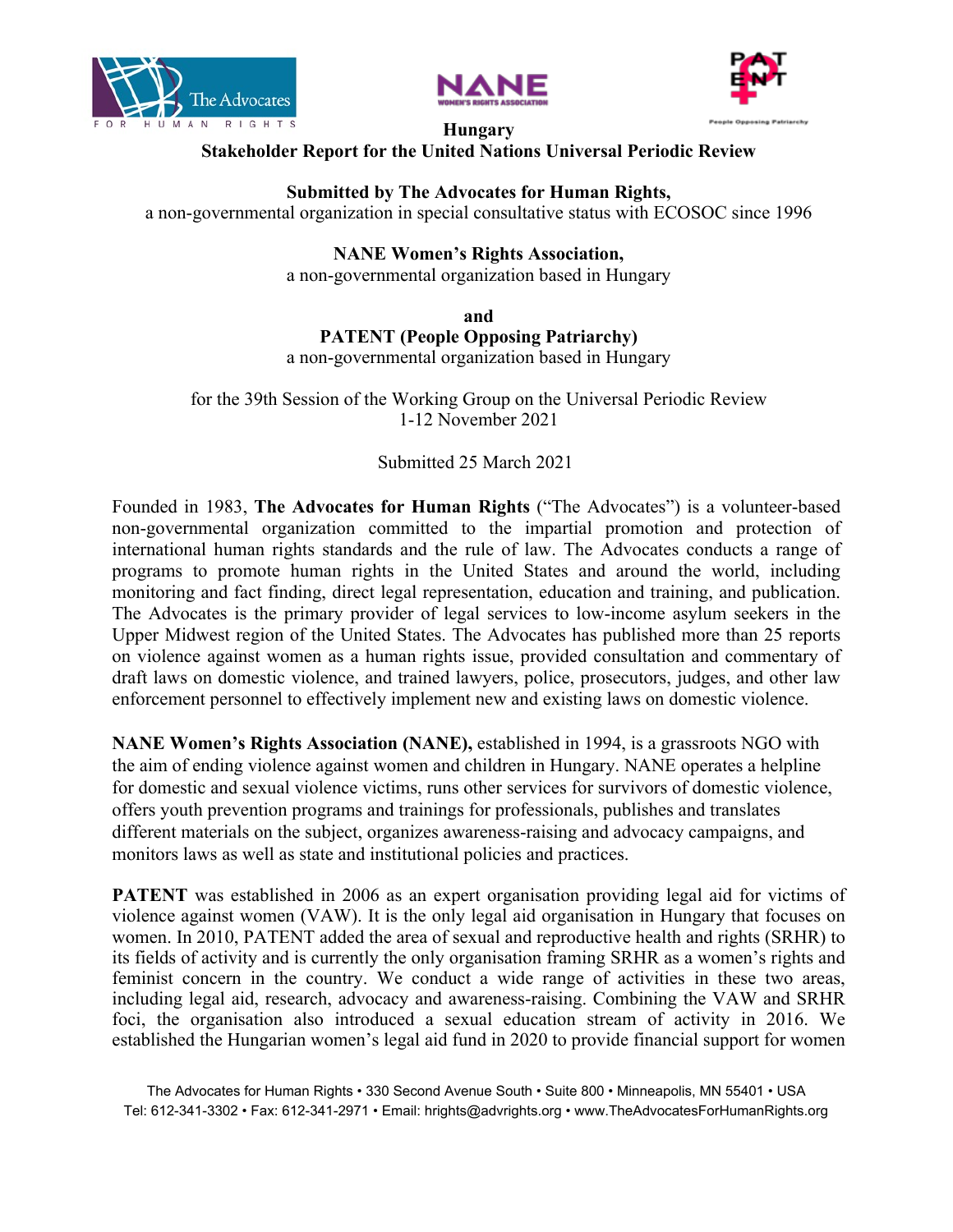who cannot afford the costs of seeking justice.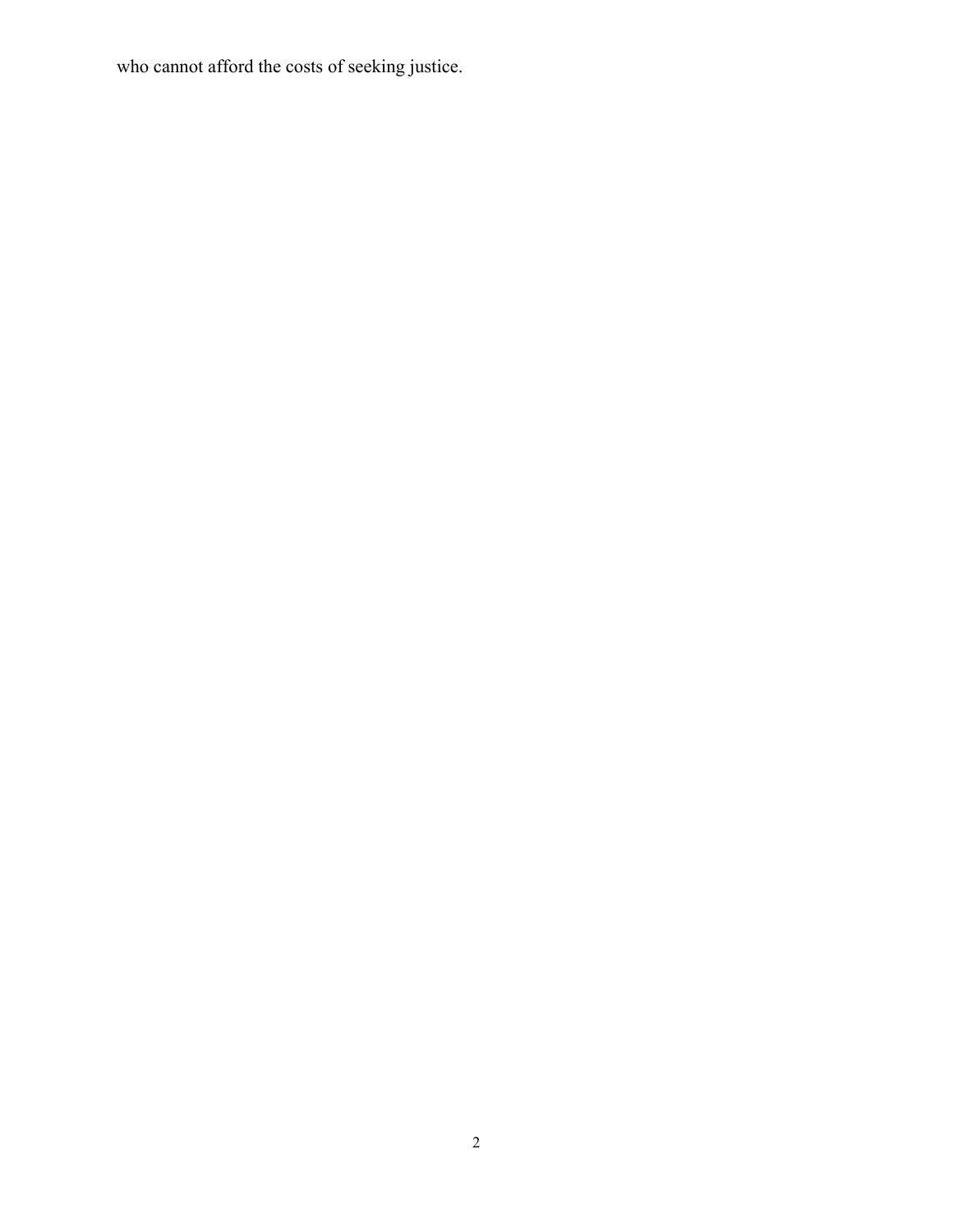# **I. EXECUTIVE SUMMARY**

- 1. Domestic violence and sexual violence are serious problems in Hungary. Despite high rates of domestic violence, the legal measures do not provide an adequate remedy. Only cohabiting persons or co-parenting couples are included in the Criminal Code'<sup>s</sup> domestic violence definitions. Under the offense of domestic violence, the law also criminalizes only the second incident of physical violence that takes place within <sup>a</sup> short time period. Further, minor offenses of domestic violence either require private prosecution or require the victim'<sup>s</sup> motion for punishment of the perpetrator.
- 2. While Hungary has added some funding and physical shelter spaces, NGOs continue to indicate that support, shelter, and resources for victims of domestic violence are insufficient. Despite the coronavirus pandemic causing increased isolation and rates of violence, authorities have halted promised efforts to increase resources for suppor<sup>t</sup> of victims. NGOs also repor<sup>t</sup> that legal and police personnel are ill-trained to address violence against women. Monitoring demonstrates victim blaming and <sup>a</sup> lack of awareness or understanding of the imbalance of power in violent relationships.
- 3. Although Hungary signed the Council of Europe Convention on preventing and combating violence against women and domestic violence in 2014, <sup>a</sup> May 2020 vote by the Parliament blocked ratification of that treaty.

# **II. BACKGROUND AND FRAMEWORK**

4. During its last Universal Periodic Review in 2016, Hungary received nineteen recommendations related to protecting the rights of women and combatting violence against women. Several countries recommended that Hungary amend legislation to criminalize domestic violence. Hungary accepted all the recommendations but has not taken steps to fully implement them.

# **A. 2016 Universal Periodic Review of Hungary**

1. *Rights of women*

# **Status of Implementation: Accepted, Partially Implemented**

- 7. Hungary accepted three recommendations to protect the rights of women and children<sup>1</sup>, including one recommendation to implement recommendations from the Committee on the Elimination of Discrimination Against Women. 2
- 2. *Istanbul Convention*

# **Status of Implementation: Accepted, Not Implemented**

- 8. Hungary accepted recommendations from seven countries to ratify the Istanbul Convention.<sup>3</sup> In May 2020, Parliament voted against ratification.<sup>4</sup>
- 3. *Violence Against Women*

# **Status of Implementation: Accepted, Partially Implemented**

9. Hungary accepted nine recommendations to combat violence against women<sup>5</sup>, including five recommendations to pass domestic violence legislation to explicitly criminalize domestic violence. 6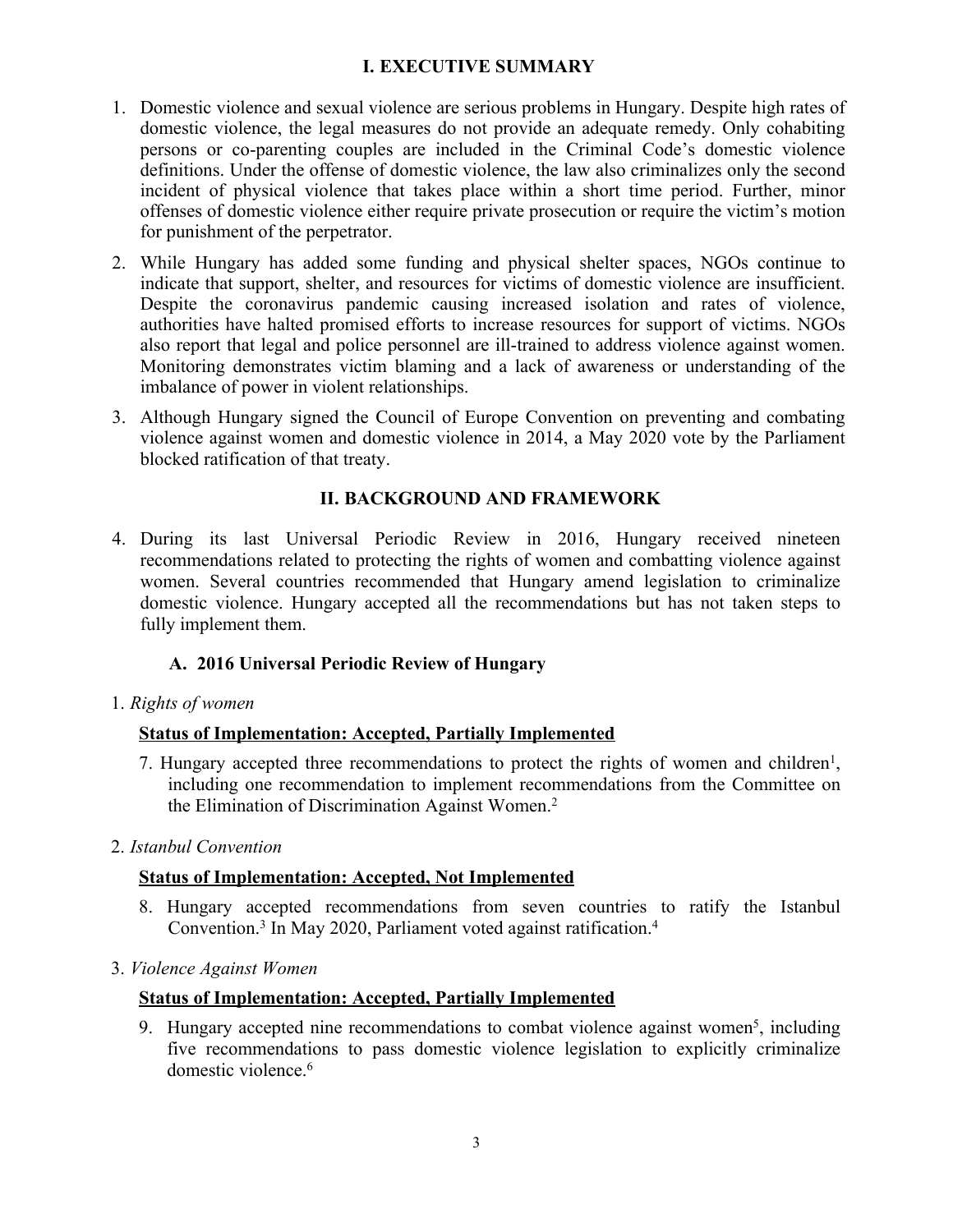#### **B. Domestic Legal Framework**

- 10. Hungary has not passed specific domestic violence legislation outside of the criminal code. Section 212/A of the Criminal Code<sup>7</sup> defines and prohibits domestic violence and Section 222 prohibits stalking. <sup>8</sup> Recent amendments to legislation have provided for restraining orders during criminal prosecution for up to four months or until the decision on the merits of case. <sup>9</sup> Nonetheless, as more fully described in paragraphs <sup>14</sup> and 15, Hungary'<sup>s</sup> domestic laws do not provide adequate protections against domestic violence and fail to properly criminalize and punish such violence.
- 11. Hungary signed the Istanbul Convention in 2014. <sup>10</sup> Yet, it has not ratified the Convention. In fact, in 2020, Parliament voted against ratification. 11
- 12. Citing concerns about the gender terminology in the Convention, the State parliament voted on May 5, 2020, not to ratify the Convention. 12 The Justice Minister for the State Party asserts that existing domestic-violence legislation and suppor<sup>t</sup> systems are more stringent than the E.U. in general.<sup>13</sup> NGOs point out that efforts put forth by the State are still insufficient and do not approach the actions that would be required under the Istanbul Convention. 14 Passage of the Convention unfortunately has become <sup>a</sup> political matter rather than something authorities are working together to achieve. 15

#### **III. IMPLEMENTATION OF INTERNATIONAL HUMAN RIGHTS OBLIGATIONS**

#### **Right or area 29.2. Gender-based violence**

- 13. Domestic violence and other forms of violence against women remain serious problems in Hungary. According to the European Institute for Gender Equality, 27.7% of women in Hungary have experienced physical and/or sexual violence since age 15. <sup>16</sup> <sup>17</sup> Based on the most recent census data, the latter statistic indicates more than 200,000 women have experienced violence in the pas<sup>t</sup> year. 18 In 2015, the Ministry of Human Capacities registered 2,067 domestic violence-related calls to its 24-hour toll-free hotline.<sup>19</sup> While Roma women are particularly vulnerable in the context of domestic violence,<sup>20</sup> this report is intended to provide an assessment of domestic violence in Hungary generally without focusing on any specific group within the country's population.
- 14. The domestic violence law remains inadequate. Specifically, the criminal offence of domestic violence necessitates that the victim cohabitate or have children with her abuser to promp<sup>t</sup> prosecution. 21 It also requires at least two separate instances of domestic violence to occur within <sup>a</sup> short timeframe to trigger criminal liability for the specific offense. 22 This means that single incidents of violence do not fall within the scope of the domestic violence offense and must be adjudicated under other provisions, like the crime of simple battery. 23 Public prosecution is unavailable for many smaller criminal offenses, and thus victims must privately prosecute, an action most victims are unwilling or lack the resources to do. To pursue legal action of <sup>a</sup> criminal nature in other cases, the victim must file <sup>a</sup> private motion - <sup>a</sup> statement that the victim wishes the perpetrator to be held accountable.
- 15. Another gap in the current law is that sexual violence is not included in the offense of domestic violence.<sup>24</sup> Sexual violence by an intimate partner is not recorded as "domestic violence" under the language of this law. Sexual offenses are separately accounted for within the laws pertaining to sexual violence, which carry <sup>a</sup> greater sentence than domestic violence.<sup>25</sup> Basic, or non-aggravated, cases of sexual coercion and sexual violence require a private motion.<sup>26</sup> If the act is committed against a relative or by abusing the position of power and influence of the perpetrator, however, these are considered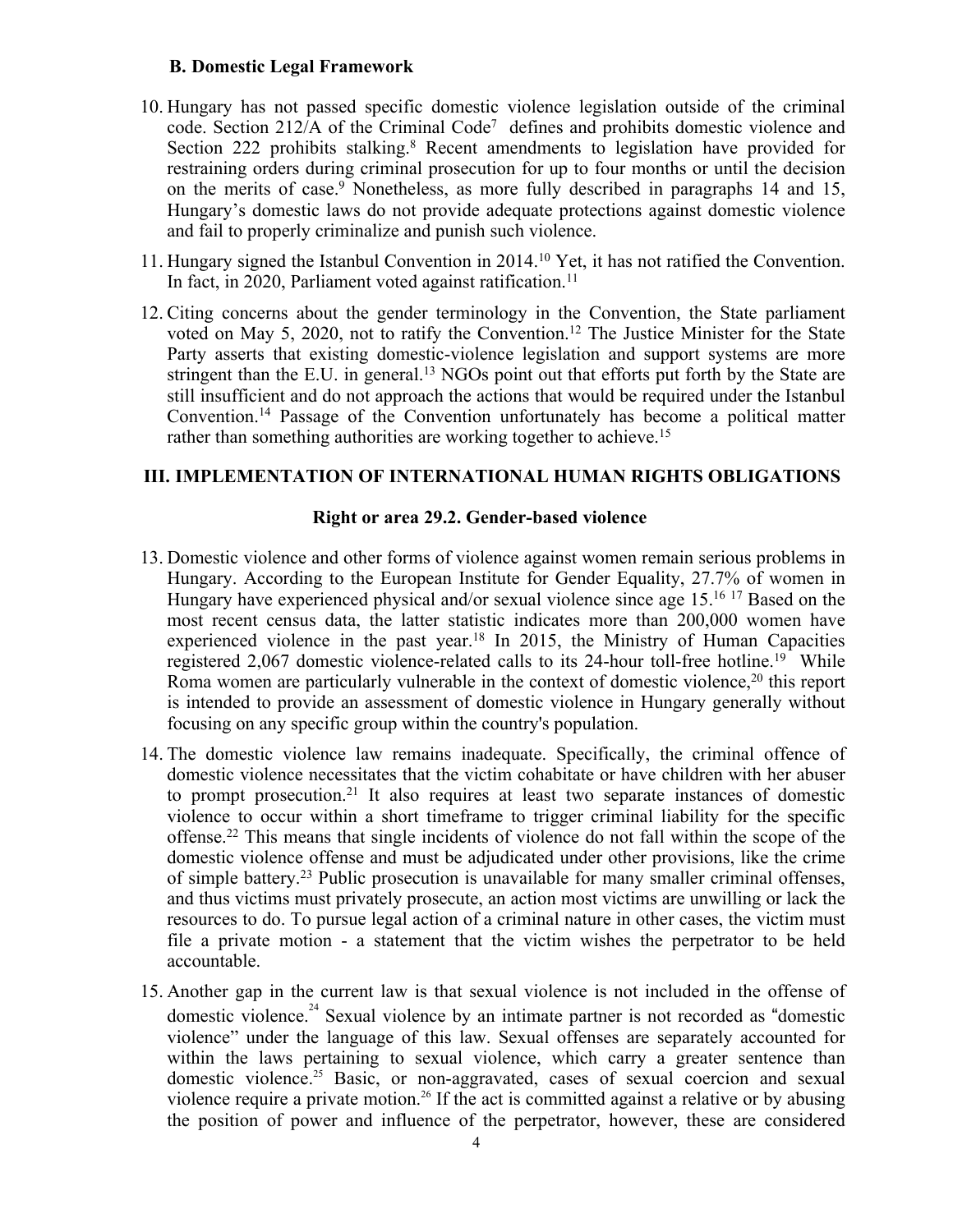aggravated cases not requiring a private motion.<sup>27</sup> At the same time, if the intimate partners are not considered relatives by law, and if there are no other aggravating circumstances as provided by the law, the private motion of the victim is required to start or continue procedures against the abuser.<sup>28</sup> Further, "sexual morals" are still referred to in the title of the respective section of the law.

#### *Protective orders*

- 16. In criminal proceedings, the court may issue <sup>a</sup> restraining order against the suspected perpetrator of domestic violence based upon the motion of the prosecutor or of the victim. <sup>29</sup> With the changes in the law, restraining orders are available before indictment until the court reviews the case, up to four months.<sup>30</sup> After the indictment, the order is valid throughout the criminal case proceedings and shall be reviewed every six months.<sup>31</sup> The State Party reports that violations of the orders are punishable by <sup>a</sup> fine, arrest, and stricter rules or coercive measures, and that decisions made about the order shall be conveyed to the victim. 32
- 17. The amendments to the restraining order are commendable, but the provisions remain insufficient to fully protect victims. The changes affect criminal proceedings but not lesser civil actions stemming from domestic violence.
- 18. Further, civil "preventive restraining orders" issued by the court are limited to <sup>a</sup> duration of 60 days.<sup>33</sup> Beyond that time limit there is no option to extend the order.<sup>34</sup> And the restraining orders are not always implemented in practice the way they are intended. In one region, police frequently decline to make the required decision to gran<sup>t</sup> or deny the restraining order, as is required by the law. 35 The law requires <sup>a</sup> written decision by police whether to grant or reject a temporary (72-hour) restraining order.<sup>36</sup> If the temporary order is issued, the police send the file to the court for <sup>a</sup> decision whether to extend the order up to 60 days. 37 In practice, however, police in one region merely send documents to the court without deciding, thereby failing to meet the procedural prerequisites for the court'<sup>s</sup> order. 38 This shifts the responsibility to the court to make <sup>a</sup> decision, often without sufficient information from the police.<sup>39</sup> A remaining gap is that the law on restraining orders does not apply to persons who are not considered relatives by law. 40

#### *Victim services*

- 19. In its 2020 State Party Report to CEDAW, Hungary asserted that in 2016, shelter budgets increased by 50% for all crisis centers and by 100% for secret shelters. 41 The State further noted that shelters could apply for a car and for the addition of a security system.<sup>42</sup>
- 20. Despite some additional funding, existing resources for victims of domestic violence are insufficient to meet actual needs. Shelters, for example, are crucial to state protection for victims of domestic violence. However, according to the Ministry of Human Resources, just 98 shelter beds are available to provide immediate accommodation and complex care for abused individuals and families for up to 90 days. 43 Another 144 beds are located at <sup>a</sup> secret address and available for women who are at high risk of serious harm and allow <sup>a</sup> maximum stay of 6 months.<sup>44</sup> According to women's human rights NGOs, these "shelters" do not fulfill basic safety requirements and do not comply with best standards and practices related to services for domestic violence victims, such as trainings, protocols, <sup>a</sup> victim-centered approach, risk-assessment, cooperation with women'<sup>s</sup> rights NGOs. A basic problem is that victims are not provided with assistance to ge<sup>t</sup> to safe places; instead, they are left to transit to safe places alone with their children, without financial resources. 45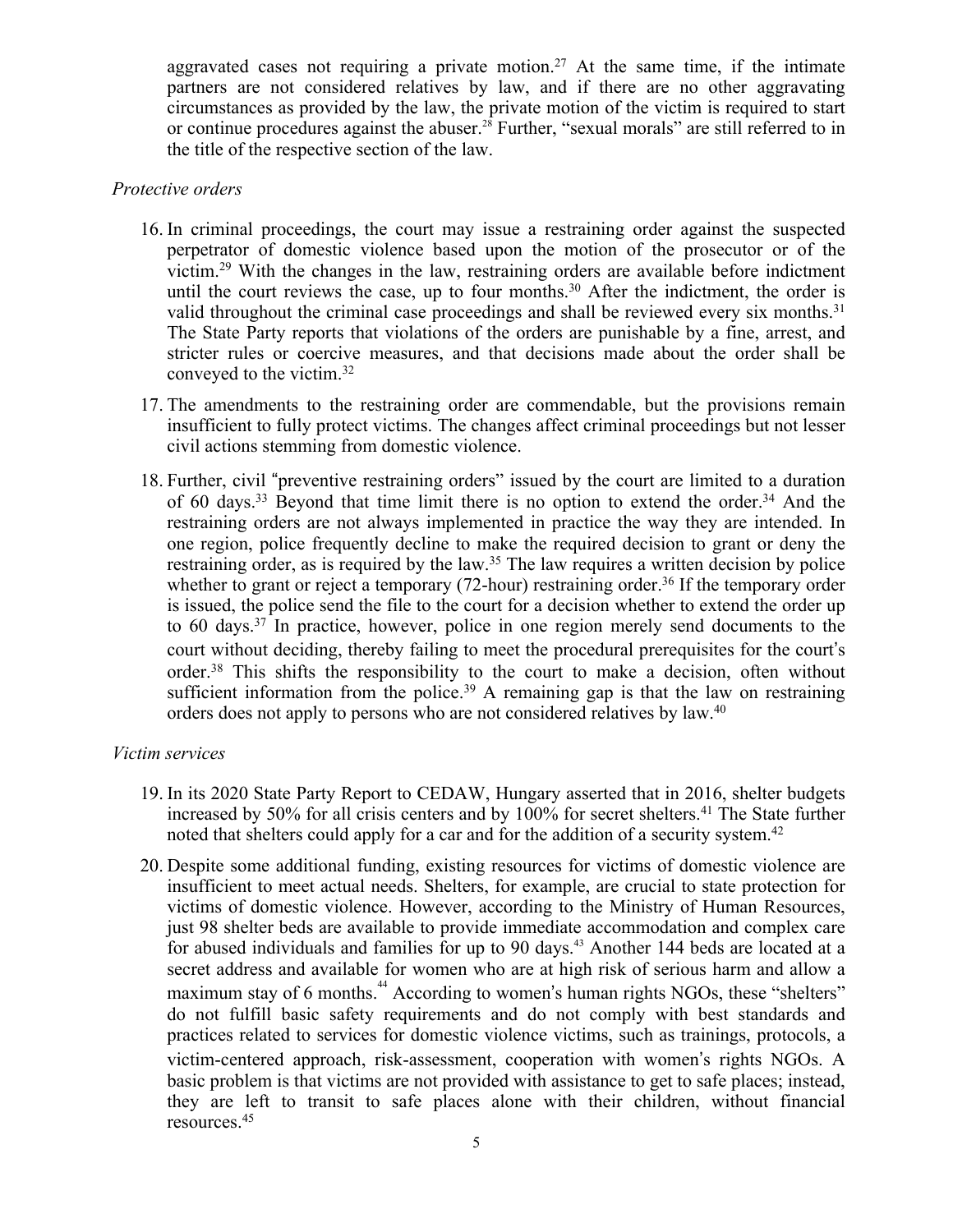- 21. In addition to shelters, according to official reports, the Ministry of Human Resources also operates six halfway houses, which provide long-term housing opportunities (for <sup>a</sup> maximum of five years) and professional assistance for families that have graduated from shelters in order to preven<sup>t</sup> secondary victimization. 46 Despite these efforts, women's rights NGOs allege that services for domestic violence survivors are not transparent and either operate with limited capacity or do not meet international standards of good practice.<sup>47</sup> They note that victims often have difficulty locating information about the assistance they need. <sup>48</sup> One lawyer found it almost impossible to find official data on the number of shelters. 49 The civil society organizations contend that victims seeking help shelters are placed on the reserve list because there are insufficient beds available.<sup>50</sup> In light of deficient resources, the city governmen<sup>t</sup> of Budapest undertook additional measures, such as adding shelters and helplines. 51 Such measures should be made available nationwide for all victims, according to the mayor. 52
- 22. The global pandemic has stifled efforts to expand resources for victims. 53 Plans formed at the beginning of 2020 to increase suppor<sup>t</sup> centers and produce awareness-raising campaigns have been halted because of the coronavirus epidemic. <sup>54</sup> Despite <sup>a</sup> drastic increase in the incidence of domestic violence under the isolation of pandemic measures, the State Party has failed to match the additional need with adequate resources. 55

#### *Harmful stereotypes*

- 23. In its 2020 State Party Report to CEDAW, the governmen<sup>t</sup> described several awarenessraising public campaigns which emphasized the wrongfulness of domestic violence and advertised crisis managemen<sup>t</sup> centres. 56 The State Party also noted prevention programs it promoted in the schools for students aged 14-18. 57 Further, the State Party implemented <sup>a</sup> 2018 program of trainings for district police officers to improve their response to reports of domestic violence. 58
- 24. Although those programs are commendable, they do not address all the reasons victims do not repor<sup>t</sup> violence. NGOs criticize the lack of priority given to holding perpetrators accountable. 59 They note the ongoing problem of placing blame on victims rather than on perpetrators. <sup>60</sup> Victims are deterred from reporting because of their distrust in justice systems actors, including law enforcement and the judiciary, stemming from ineffective prosecution of abusers. <sup>61</sup> NGOs point out the lack of training for legal professionals and lack of awareness efforts for the public about violence against women.<sup>62</sup> Authorities often maintain that domestic violence is <sup>a</sup> private problem and fail to act or vigorously investigate unless the physical injuries are severe. 63
- 25. Research confirms victims' views of the legal systems. A research paper published in 2019 - based on research commissioned by NANE Women'<sup>s</sup> Rights Association demonstrated that abusers use custody and visitation rights as an extension of intimate partner violence. <sup>64</sup> Reviewing cases of child custody and visitation following separation from <sup>a</sup> violent partner, researchers documented that the abusive partners used legal proceedings as <sup>a</sup> weapon to maintain power and control over the other parent. <sup>65</sup> Yet the legal systems actors did not take into consideration the violence of the abusive ex-partner in setting visitation arrangements, ignoring its effect on the wellbeing of the children.<sup>66</sup> The analysis confirmed that the systems actors did not demonstrate an understanding of the dynamics of control and violence in setting visitation arrangements, and that lack of understanding allowed abusive partners to maintain control over the lives of the other parent. 67
- 26. From 2015 to 2016, the PATENT association conducted <sup>a</sup> Court Watch Program where it used monitors to observe and document civil and criminal judicial proceedings involving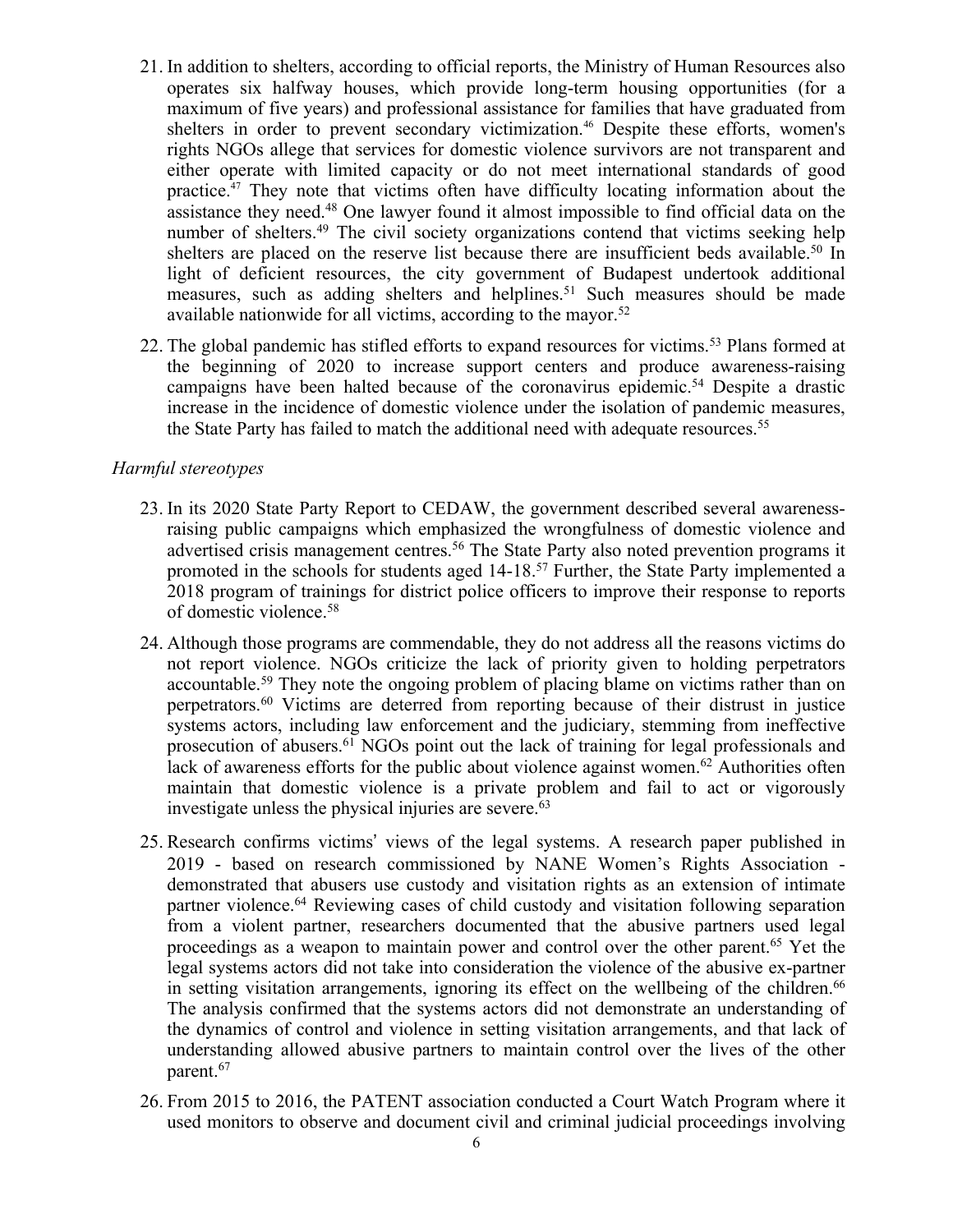domestic violence. 68

- 27. PATENT'<sup>s</sup> research in the form of court monitoring found overall judicial insensitivity to victims, often resulting in blaming and distrust of those victims. For example, judges, at times, found fault with victims for returning to the abusive situation or blamed them for failing to protect their children from witnessing or experiencing violence by the abuser.<sup>69</sup> One monitor documented how <sup>a</sup> judge stated that "family problems" should not be resolved at court and that "s/he could not do anything for battered women because they kept going back or did not leave their partner at all." 70 One judge asked <sup>a</sup> victim, "Were you forced into this relationship?" Another monitor reported that the judge "did not seem to believe the wife (victim/witness)." This last case also illustrates the behavior of judges who allow the defendant'<sup>s</sup> lawyer to belittle the victim. The monitor described how the judge "was nice to the defendant. The judge did not even try to restrain the defendant'<sup>s</sup> lawyer when s/he asked humiliating questions, such as 'Why didn'<sup>t</sup> you leave the room once your husband had told you to get out?'<sup>71</sup>
- 28. Court monitoring also revealed that judges promote reconciliation in domestic violence cases, including in criminal proceedings involving physical violence. The monitor documented how the judge refused them entry and instead recommended the offender and victim come to "an understanding and make peace."<sup>72</sup>
- 29. Court monitoring also revealed <sup>a</sup> judicial lack of understanding of the dynamics of domestic violence and best practice standards. For example, monitoring revealed how judges often see domestic violence as conflict between two equal parties.<sup>73</sup> One monitor documented how misperceptions can lead judges to overlook long-term violence. In this case, the judge instructed the parties not to talk about anything but what happened on the "given day and hour. S/he does not want to hear about previous occasions or the battering that happened later than what is the subject of the case… Even though the police record s/he read out stated that there were other occasions, too, both before and after the one in question."<sup>74</sup> Another judge's behavior revealed misperceptions about injuries and the harms of domestic violence. In this case, the judge asked the victim, "How come none of your bones were broken if you weighed only 50 kilograms at that time?" 75
- 30. Research shows the general attitudes the public holds toward rape. The 2016 Eurobarometer survey revealed that 47% of Hungarian respondents believe sexual intercourse without consent can be justified in at least one situation out of the listed options. 76 This percentage was the second highest among the participating countries.
- 31. Sexual harassment does not exist as <sup>a</sup> separate interpersonal civil or criminal offence, nor does stalking. Sexual harassment complaints can only be filed about an employer. These complaints may be interpreted under the legal category of harassment, but they rarely are in practice. The law was not drafted to cover these cases and it would require <sup>a</sup> flexible interpretation of the law for cases that are typically committed against women. This means that 'rejected suitors' (that are as often perpetrators of violence against women as partners and ex-partners) are rarely prosecuted.
- 32. Comprehensive sexual and relationship education does not exist in Hungarian public education. Instead, there is <sup>a</sup> curriculum on 'educating for family life,' which stands on its own and is incorporated into the curriculum of other subjects. It promotes harmful stereotypes, encourages an abstinence approach, frames contraception as girls' responsibility, promotes motherhood as the purpose of <sup>a</sup> girl'<sup>s</sup> life, takes <sup>a</sup> purely biological approach to sexual life, contains nothing about sexual violence-prevention (no mention of mutuality and consent), and contains little about intimate partner violence-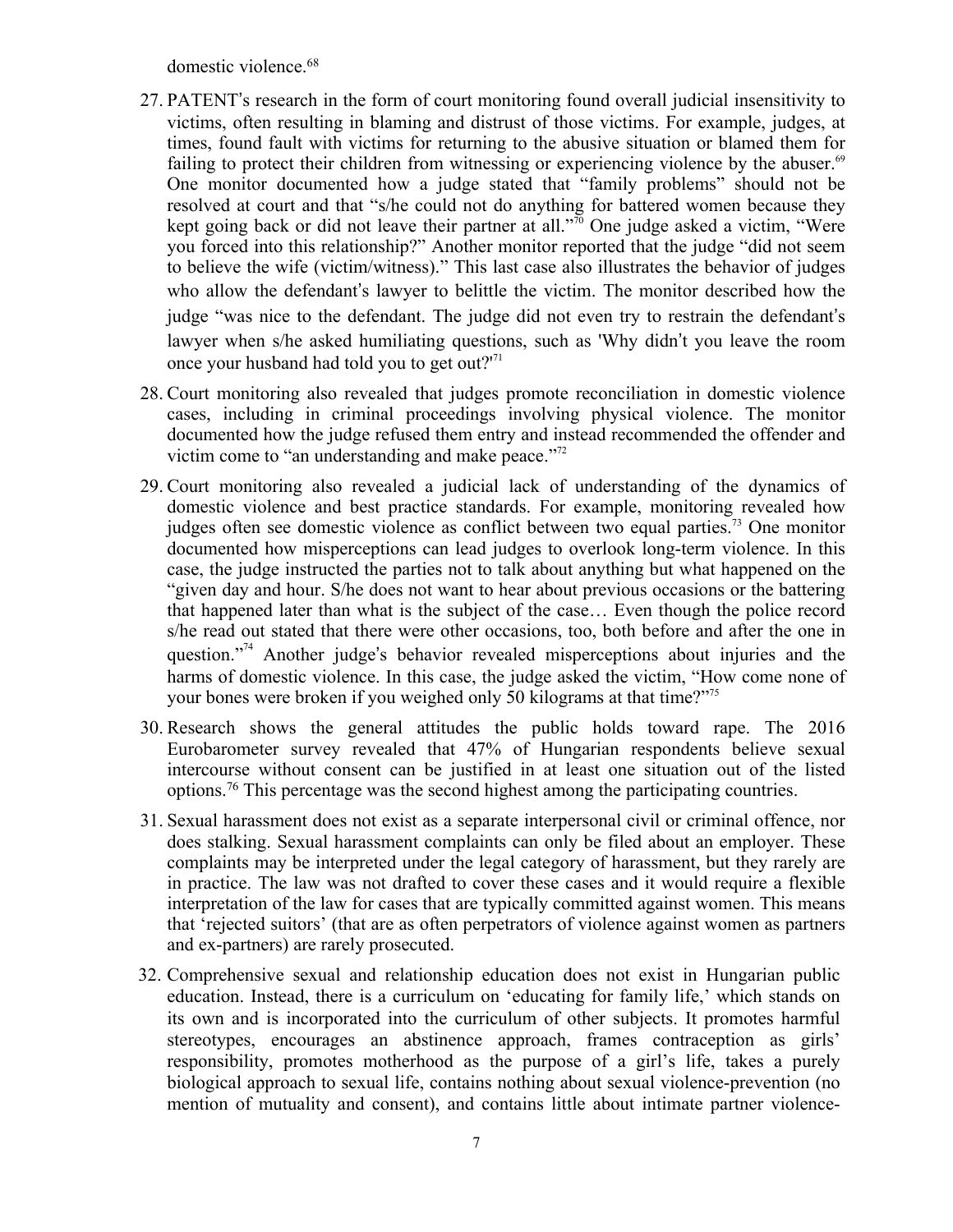prevention. The curriculum frames intimate partner violence as individual aberration rather than <sup>a</sup> form of gender-based violence and an outcome of inequality between the sexes.

#### **IV. RECOMMENDATIONS**

- Criminalize all forms of domestic violence, including the first instance of domestic violence.
- Introduce sexual harassment and stalking as separate offenses.
- Increase domestic violence prosecution in cases involving couples who are not cohabiting or sharing children.
- Establish <sup>a</sup> broader definition of domestic violence, both in criminal legislation and in the law on restraining orders.
- Increase victims' access to civil protective orders and increase the available duration of such civil orders to provide better protection to victims.
- Collect data on the total number of domestic violence cases, separating cases by the sex, age, and relationships status of both the victim and the offender. Collect data on the number of temporary preventive restraining orders issued by the police and courts in such cases publicly available.
- To identify the cracks in the institutional process where cases fall out of purview, collect and publish data on the number of (1) domestic violence and sexual violence cases reported to police and/or other state institutions; (2) those where an official police repor<sup>t</sup> has been filed and the denunciation has been officially registered; (3) those reaching investigative phase; (4) those where the process has been concluded in the investigative phase due to lack of sufficient evidence; (5) those reaching court phase; (6) those in which <sup>a</sup> verdict has been reached; (6) those where prosecution was successful (closed with conviction of offender).
- Take legislative and other measures to guarantee that eventual history of domestic violence is rigorously assessed and duly taken into consideration in decisions about custody and visitation rights.
- Establish policies and procedures to ensure that victims of domestic violence are protected from their abusers, even without the involvement of criminal authorities and allow for removal of the abuser, no contact in any way with the applicant, and for children to stay in the home with the applicant.
- Establish measures to ensure the safety of victims of domestic violence apar<sup>t</sup> from criminal measures.
- Provide more awareness and legal training to the judiciary and prosecutors, as well as child protection personnel to ensure that domestic violence is understood and vigorously addressed.
- Please provide disaggregated data about domestic violence cases over the reporting period,
- Include sexual violence as a form of domestic violence.
- Criminalize rape based on <sup>a</sup> lack of consent, instead of the use of force and establish special services for the victims of rape and other forms of sexual violence.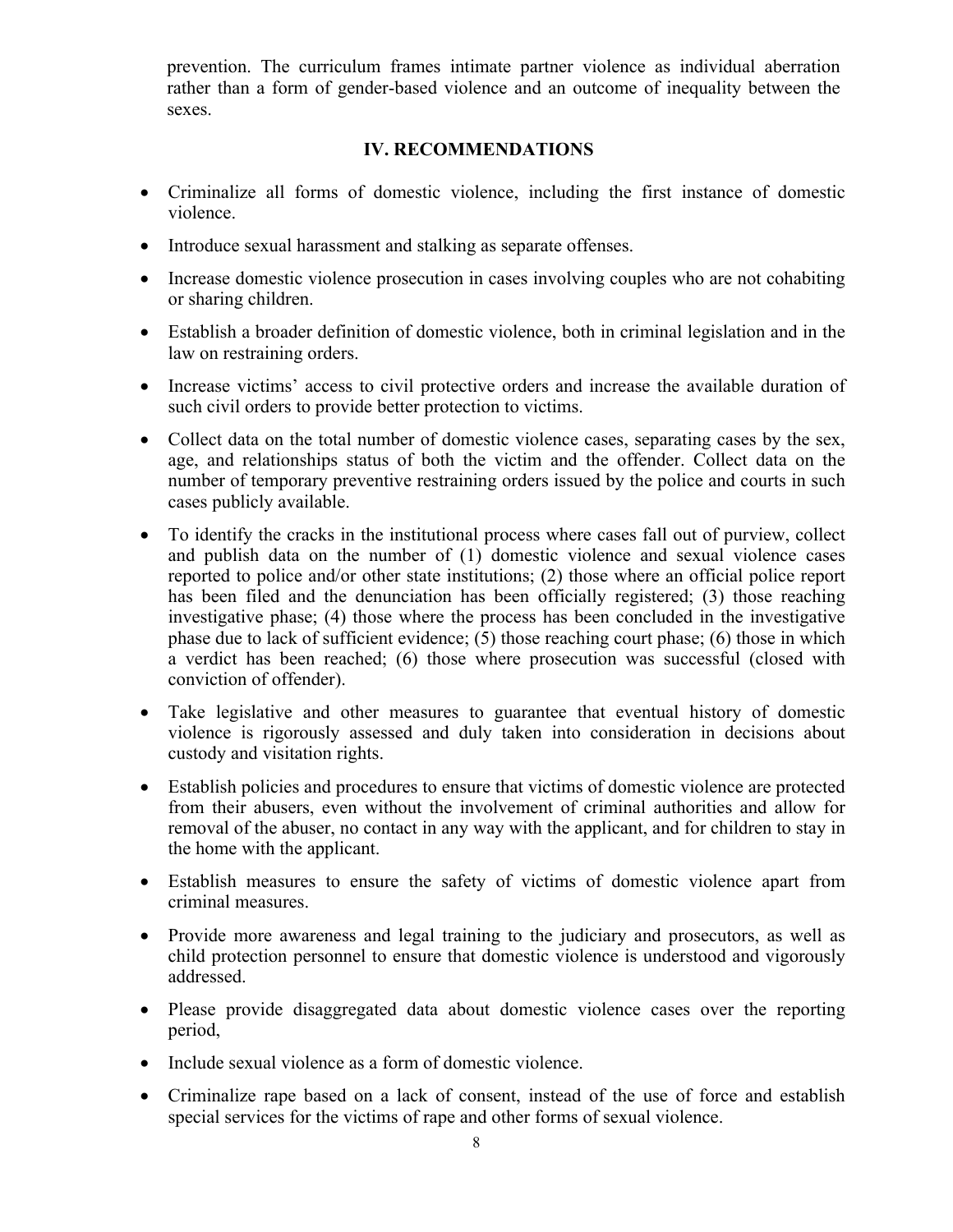- . Establish victim-centered professional and public awareness-raising measures to adequately address the issue of rape and sexual violence, in compliance with international standards.
- 0 Take steps to increase the number of shelters in both rural areas and cities to meet the Council of Europe'<sup>s</sup> recommended provision of 1 bed per 10,000 citizens.
- . Take measures to ensure victims of domestic violence receive social and legal assistance proportionate to the scope of the need. Establish policies and procedures to ensure that such assistance is accessible to victims and to minimize barriers to eligibility.
- 0 Take steps to prioritize the safety of domestic violence victims during the coronavirus pandemic.
- $\bullet$  Refrain from further entrenching harmful stereotypes and approaches to sex and the relationship between the sexes through the 'education for family life' curriculum, and instead provide sexual and relationship education that focuses on shared responsibility, mutuality, consent, non-hierarchical relationships and equality of the sexes, and that is adequate for violence-prevention and making informed reproductive decisions.

<sup>1</sup> *Report of the Working Group on the Universal Periodic Review: Hungary*, (July 8 2016), U.N. doc. A/HRC/33/9. ¶128.34 Enhance measures to protect the rights of children, women and other vulnerable groups (Lao People'<sup>s</sup> Democratic Republic); 128.43 Intensify efforts aimed at implementing recommendations of treaty bodies and special procedures, including the Committee on the Elimination of Discrimination against Women...(Ukraine)

<sup>2</sup> *Report of the Working Group on the Universal Periodic Review: Hungary*, (July 8 2016), U.N. doc. A/HRC/33/9. ¶128.25 Step up efforts to establish <sup>a</sup> mechanism to monitor measures to help address and ameliorate the conditions of women and children (Philippines);

<sup>3</sup> *Report of the Working Group on the Universal Periodic Review: Hungary*, (July 8 2016), U.N. doc. A/HRC/33/9. ¶128.6 Ratify the Council of Europe Convention on Preventing and Combating Violence against Women and Domestic Violence (Italy) (Montenegro) (Netherlands) (Turkey) (Belgium); ¶128.134 Strengthen efforts to combat violence against women, inter alia, by ratifying the Council of Europe Convention on Preventing and Combating Violence against Women and Domestic Violence (Poland); ¶128.8 Ratify the Istanbul Convention without delay (Bosnia and Herzegovina).

<sup>4</sup> "Hungary's Parliament Blocks Domestic Violence Treaty," *The Guardian* (May 5, 2020), https://www.theguardian.com/world/2020/may/05/hungarys-parliament-blocks-domestic-violence-treaty.

<sup>5</sup> *Report of the Working Group on the Universal Periodic Review: Hungary*, (July 8 2016), U.N. doc. A/HRC/33/9. ¶ 128.131 Take additional measures to effectively combat violence against women and promote the participation of women in political life and their insertion in the professional life (France); 128.132 Continue efforts, including by raising awareness, in order to preven<sup>t</sup> domestic violence and violence against women (Georgia).

<sup>6</sup> *Report of the Working Group on the Universal Periodic Review: Hungary*, (July 8 2016), U.N. doc. A/HRC/33/9. ¶128.60 Adopt <sup>a</sup> comprehensive law on domestic violence (Islamic Republic of Iran); ¶128.130 Consider adopting <sup>a</sup> law on domestic violence and criminalizing different types of violence against women (Turkey); ¶128.133 Promote public policies to preven<sup>t</sup> violence against women and girls, including domestic violence and sexual violence (Mexico); ¶128.135 Establish <sup>a</sup> law to criminalize all forms of violence against women (Sierra Leone); ¶128.137 Define rape criminally based on the lack of voluntary consent in addition to reinforcing and making more accessible to victims the health-care services (Spain); ¶128.138 Criminalize different types of violence against women, to amend the Criminal Code to ensure that rape is defined according to the recommendations of the Committee on the Elimination of Discrimination against Women (Lithuania).

<sup>7</sup> CRIMINAL CODE §212/A. (Hungary). (2013).

<sup>8</sup> CRIMINAL CODE §222. (Hungary). (2013).

<sup>9</sup> Committee on the Elimination of Discrimination against Women, *Consideration of reports submitted by States parties under article 18 of the Convention: Hungary,* (10 February 2020), UN Doc. CEDAW/C/HUN/9, ¶¶96-97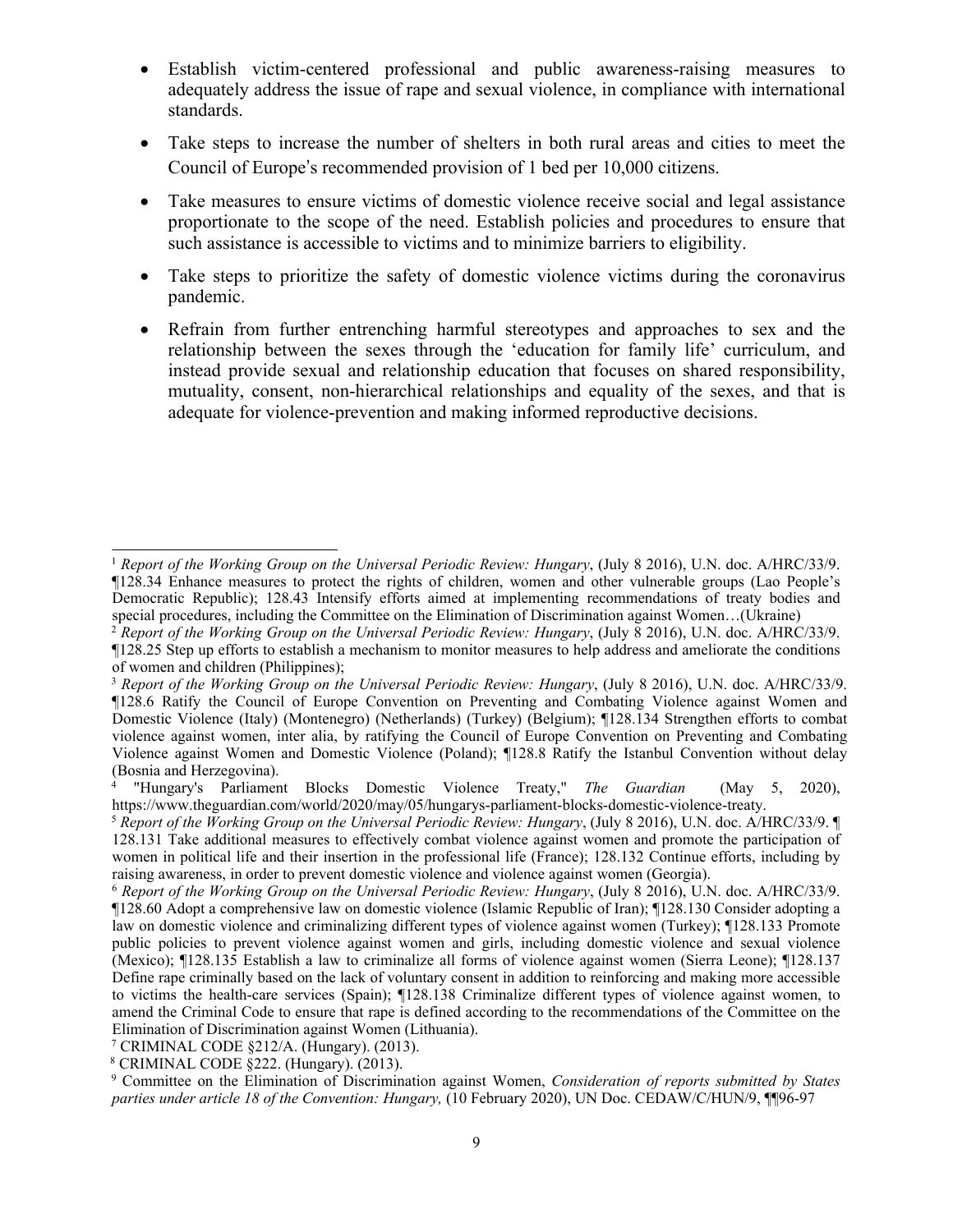10 Committee on the Elimination of Discrimination against Women, *Consideration of reports submitted by States*

*parties under article 18 of the Convention: Hungary,* (10 February 2020), UN Doc. CEDAW/C/HUN/9, ¶ 134. <sup>11</sup> "Hungary's Parliament Blocks Domestic Violence Treaty."

12 Hillary Margolis, *Hungary Rejects Opportunity to Protect Women from Violence*, Human Rights Watch, 8 May 2020, https://www.hrw.org/news/2020/05/08/hungary-rejects-opportunity-protect-women-violence

13 *Violence against Women: Coronavirus Delays Stricter Rules While Cases Reportedly Rise*, Hungary Today, 26 November 2020, [https://hungarytoday.hu/violence-against-women-domestic-abuse-istanbul-convention-cases-rise](https://hungarytoday.hu/violence-against-women-domestic-abuse-istanbul-convention-cases-rise-police-campaign/)po[lice-campaign/](https://hungarytoday.hu/violence-against-women-domestic-abuse-istanbul-convention-cases-rise-police-campaign/)

14 *Violence against Women: Coronavirus Delays Stricter Rules While Cases Reportedly Rise*, Hungary Today, 26 November 2020, [https://hungarytoday.hu/violence-against-women-domestic-abuse-istanbul-convention-cases-rise](https://hungarytoday.hu/violence-against-women-domestic-abuse-istanbul-convention-cases-rise-police-campaign/)po[lice-campaign/](https://hungarytoday.hu/violence-against-women-domestic-abuse-istanbul-convention-cases-rise-police-campaign/)

*See* Written Communications to The Advocates for Human Rights from an attorney, (January 29, 2021) (on file with authors).

15 *Violence against Women: Coronavirus Delays Stricter Rules While Cases Reportedly Rise*, Hungary Today, 26 November 2020, [https://hungarytoday.hu/violence-against-women-domestic-abuse-istanbul-convention-cases-rise](https://hungarytoday.hu/violence-against-women-domestic-abuse-istanbul-convention-cases-rise-police-campaign/)po[lice-campaign/](https://hungarytoday.hu/violence-against-women-domestic-abuse-istanbul-convention-cases-rise-police-campaign/)

<sup>16</sup> European Institute for Gender Equality. *Gender Equality Index*. (2015). Available at [http://eige.europa.eu/gender](about:blank)equa[lity-index/2015/domain/violence/HU](about:blank).

17 European Union Agency for Fundamental Rights, *FRA Violence Against Women Survey*, Europa [http://fra.europa.eu/en/publications-and-resources/data-and-maps/survey-data-explorer-violence-against-women](about:blank)[survey](about:blank).

18 Judit Wirth and Zsuzsanna Winkler, *<sup>N</sup>Ő<sup>K</sup> ELLENI ERŐSZAK az adatok tükrében - FRA-népesség-bűnügyi* statisztikák (Violence against women in the light of data – FRA - population-criminal statistics), (NANE: 2015),  $\overline{.8}$ , 10. Available in Hungarian at [https://nokjoga.hu/sites/default/files/filefield/nane-fra-nepesseg-enyubs-final-2014-w](about:blank)[w-2015jun19.pdf](about:blank).

<sup>19</sup> Source on file with authors.

20 The European Roma Rights Center, *Written Comments of the European Roma Rights Centre Concerning Hungary For Consideration by the United Nations Committee on the Elimination of Discrimination against Women at its 39th Session.*. July 23-August 10, 2007. Available at

<http://www.errc.org/cms/upload/media/03/7A/m0000037A.pdf>.

22 *See* CRIMINAL CODE §212/A. (Hungary). (2013).

<sup>23</sup> CRIMINAL CODE §164 (Hungary). (2012).

<sup>24</sup> CRIMINAL CODE §197 (Hungary). (2012).

<sup>25</sup> CRIMINAL CODE §197 (Hungary).

<sup>26</sup> CRIMINAL CODE §207 (Hungary).

<sup>27</sup> CRIMINAL CODE §196, 197 (Hungary).

<sup>28</sup> CRIMINAL CODE §207 (Hungary).

29 Committee on the Elimination of Discrimination against Women, *Consideration of reports submitted by States parties under article 18 of the Convention: Hungary,* (10 February 2020), UN Doc. CEDAW/C/HUN/9, ¶¶96-97.

30 Committee on the Elimination of Discrimination against Women, *Consideration of reports submitted by States*

parties under article 18 of the Convention: Hungary, (10 February 2020), UN Doc. CEDAW/C/HUN/9, ¶¶96-97.<br><sup>31</sup> Committee on the Elimination of Discrimination against Women, *Consideration of reports submitted by States parties under article 18 of the Convention: Hungary,* (10 February 2020), UN Doc. CEDAW/C/HUN/9, ¶¶96-97.

32 Committee on the Elimination of Discrimination against Women, *Consideration of reports submitted by States parties under article 18 of the Convention: Hungary,* (10 February 2020), UN Doc. CEDAW/C/HUN/9, ¶¶96-97.

<sup>33</sup> Source on file with authors.

<sup>34</sup> Source on file with authors.

<sup>35</sup> Written Communications to The Advocates for Human Rights from an attorney, (January 29, 2021) (on file with authors).

<sup>36</sup> Written Communications to The Advocates for Human Rights from an attorney, (January 29, 2021) (on file with authors).

<sup>37</sup> Written Communications to The Advocates for Human Rights from an attorney, (January 29, 2021) (on file with authors).

<sup>21</sup> *See* CRIMINAL CODE §212/A. (Hungary). (2013).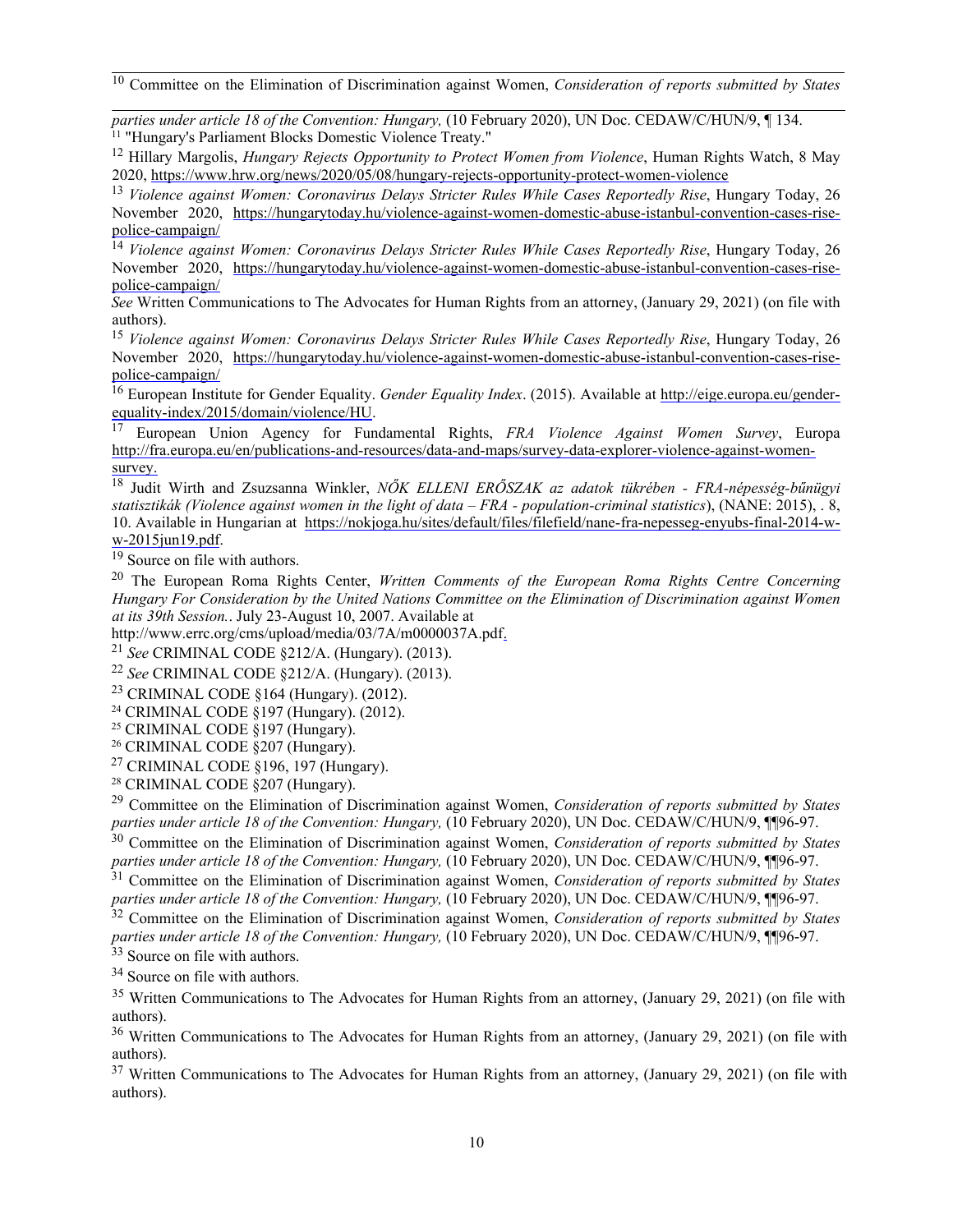$38$  Written Communications to The Advocates for Human Rights from an attorney, (January 29, 2021) (on file with

authors).

<sup>39</sup> Written Communications to The Advocates for Human Rights from an attorney, (January 29, 2021) (on file with authors).

<sup>40</sup> Act on Restraining Orders due to Violence among Relatives,  $\S 6(3-4)$ ,  $\S 15(6)$  and  $\S 16(2)$ . (2009)

41 Committee on the Elimination of Discrimination against Women, *Consideration of reports submitted by States parties under article 18 of the Convention: Hungary,* (10 February 2020), UN Doc. CEDAW/C/HUN/9, ¶109.

42 Committee on the Elimination of Discrimination against Women, *Consideration of reports submitted by States parties under article 18 of the Convention: Hungary,* (10 February 2020), UN Doc. CEDAW/C/HUN/9, ¶109. <sup>43</sup> Source on file with authors.

<sup>44</sup> Committee on the Elimination of Discrimination against Women, *Consideration of reports submitted by States*

parties under article 18 of the Convention: Hungary, (10 February 2020), UN Doc. CEDAW/C/HUN/9, ¶116.<br><sup>45</sup> Personal Communication from Hungarian NGO to The Advocates for Human Rights, via email, Feb. 1, 2021 (on file with The Advocates).

46 Source on file with authors.

<sup>47</sup> Source on file with authors.

<sup>48</sup> Written Communications to The Advocates for Human Rights from an attorney, (January 29, 2021) (on file with authors).

<sup>49</sup> Written Communications to The Advocates for Human Rights from an attorney, (January 29, 2021) (on file with authors).

<sup>50</sup> Written Communications to The Advocates for Human Rights from an attorney, (January 29, 2021) (on file with authors).

51 *Violence against Women: Coronavirus Delays Stricter Rules While Cases Reportedly Rise*, Hungary Today, 26 November 2020, https://hungarytoday.hu/violence-against-women-domestic-abuse-istanbul-convention-cases-risepolice-campaign/

52 *Violence against Women: Coronavirus Delays Stricter Rules While Cases Reportedly Rise*, Hungary Today, 26 November 2020, https://hungarytoday.hu/violence-against-women-domestic-abuse-istanbul-convention-cases-rise-

police-campaign/ 53 *Violence against Women: Coronavirus Delays Stricter Rules While Cases Reportedly Rise*, Hungary Today, 26 November 2020, https://hungarytoday.hu/violence-against-women-domestic-abuse-istanbul-convention-cases-risepolice-campaign/

54 *Violence against Women: Coronavirus Delays Stricter Rules While Cases Reportedly Rise*, Hungary Today, 26 November 2020, https://hungarytoday.hu/violence-against-women-domestic-abuse-istanbul-convention-cases-risepolice-campaign/

55 *Violence against Women: Coronavirus Delays Stricter Rules While Cases Reportedly Rise*, Hungary Today, 26 November 2020, https://hungarytoday.hu/violence-against-women-domestic-abuse-istanbul-convention-cases-risepolice-campaign/

56 Committee on the Elimination of Discrimination against Women, *Consideration of reports submitted by States parties under article 18 of the Convention: Hungary,* (10 February 2020), UN Doc. CEDAW/C/HUN/9, ¶123-124.

57 Committee on the Elimination of Discrimination against Women, *Consideration of reports submitted by States parties under article 18 of the Convention: Hungary,* (10 February 2020), UN Doc. CEDAW/C/HUN/9, ¶121-122.

58 Committee on the Elimination of Discrimination against Women, *Consideration of reports submitted by States parties under article 18 of the Convention: Hungary,* (10 February 2020), UN Doc. CEDAW/C/HUN/9, ¶102-106. 59 Source on file with authors.

 $60$  Source on file with authors.

61 *See, A ques<sup>t</sup> for justice: Hungary'<sup>s</sup> victims of domestic violence*, Euronews, 22 November 2019, https://www.euronews.com/2019/11/22/watch-the-difficult-quest-for-justice-of-hungary-s-victims-of-domesticviolence

*See* PATENT Association, NANE Association System Failure: *Male violence against women and children as treated by the legal system in Hungary today,* Available at: http://www.nokjoga.hu/sites/default/files/filefield/system-failure-2011.pdf. 2011.

 $62$  Source on file with authors.

63 *Violence against Women: Coronavirus Delays Stricter Rules While Cases Reportedly Rise*, Hungary Today, 26 November 2020, https://hungarytoday.hu/violence-against-women-domestic-abuse-istanbul-convention-cases-risepolice-campaign/